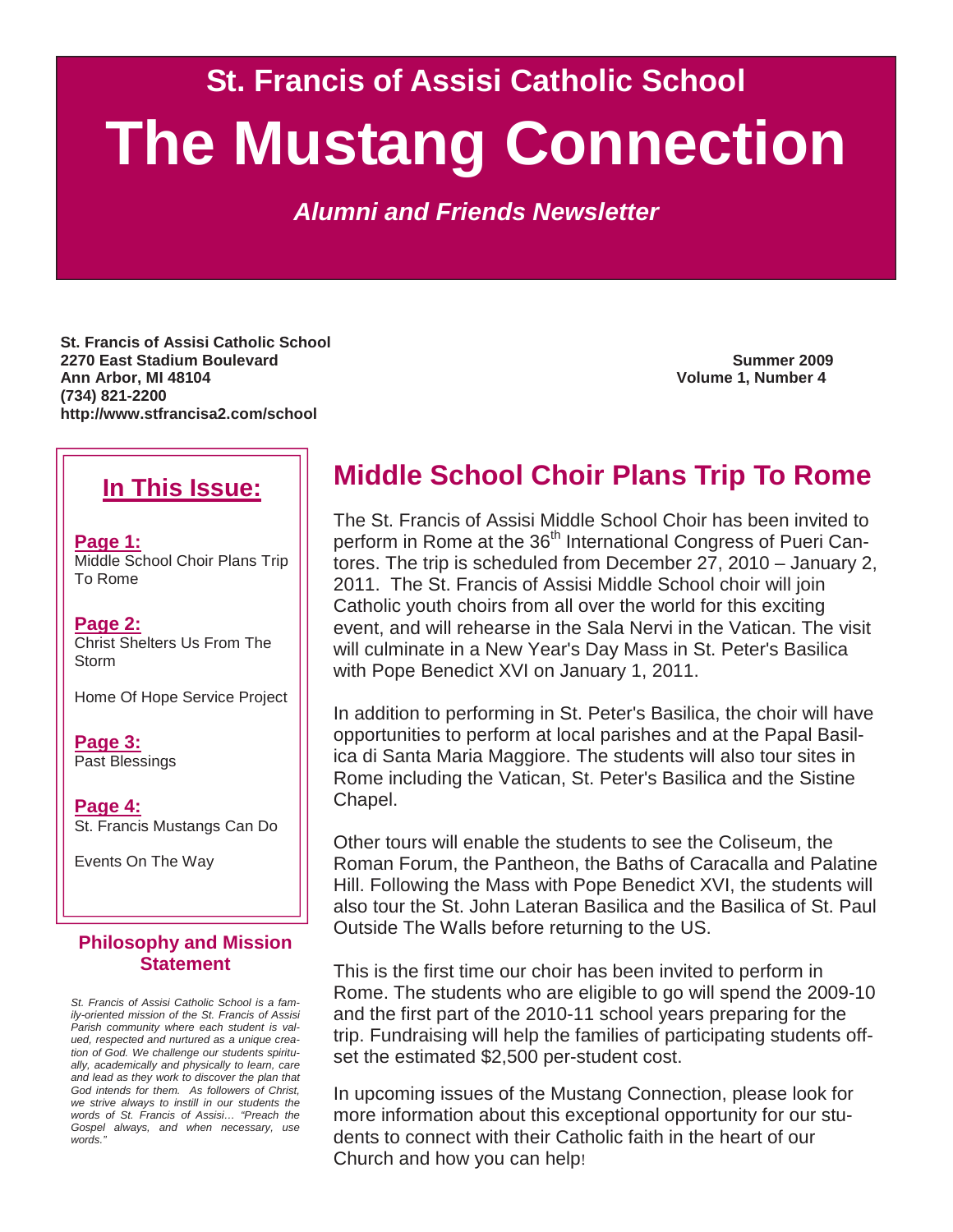## **The Rectory**  *Christ Shelters Us From The Storm*

The Gospel for Sunday Mass as I write this note is the story of Jesus in the Storm Tossed Boat with His Disciples.



Christ is awakened and

tells the storm: "Be Still!" How much we would all like to have a still point for the storms we are experiencing in our lives.

Of course God is our still point and Christ, in his teachings and his presence, is our guide. These teachings and presence are the core of our Catholic school and parish. Your donations and investment in our school help us to share this important way of life with our young people. Thanks for your generosity. I ask for your continued support and investment in this important ministry.

Despite the turmoil and decline in population in Michigan, St. Francis Catholic School enrollment remains stable at over 400 students. Great things are happening at St. Francis. Thanks for investing in the future of our church and world!

Fr. Jim McDougall Pastor



- **Our Dream List**
- Improved HVAC & Lighting in Gym
- Interwrite Boards in Each Classroom
- New Windows
	- ♦ Music Room North Wall
- ♦ South Wall including Art Room
- Spanish Curriculum Updates
	- Textbooks
	- ♦ Materials

# **Home of Hope Service Project**

The students at St. Francis achieved their 2008- 09 school year goal of raising \$7,500 to build a playground for nearly 80 orphan girls who reside at Prathyasha Bhavan – the Home of Hope orphanage in Kochi, India. The students raised money by buying "\$1 Dress Down Days" each month, and by holding a children's book sale.

The Salesian Sisters of Don Bosco, who run the orphanage, recently completed construction of a permanent dormitory and school building for the girls who range in age from 5-23. The funds for construction were raised largely through the efforts of Paul and Tracy Wilkes, of Wilmington, NC. Thanks to the generosity of so many contributors, many of the orphans will sleep in real beds for the first time in their lives. In the original facility, the residents slept on straw mats on a cement floor.

Mr. Wilkes brought the Home of Hope to the attention of our St. Francis community on a missionary visit to the parish in 2007. So touched by Wilkes' story of the orphanage was the community that they donated \$25,000 to support construction of the new compound.

Ms. Sara Collins, principal at St. Francis School, heard that the orphanage girls used a trash-filled lot adjacent to the orphanage as a playground, and suggested that our students work to raise funds to build a proper place for them to play.



*Home of Hope Residents* 

The students' fundraising efforts were rewarded in April by a visit from Sr. Sophy Joseph, the principal at the Home of Hope School, and Paul Wilkes, who inspired the service project. Sr. Sophy visited all of the classrooms and thanked the St. Francis students for all their hard work on behalf of the residents of the Home of Hope.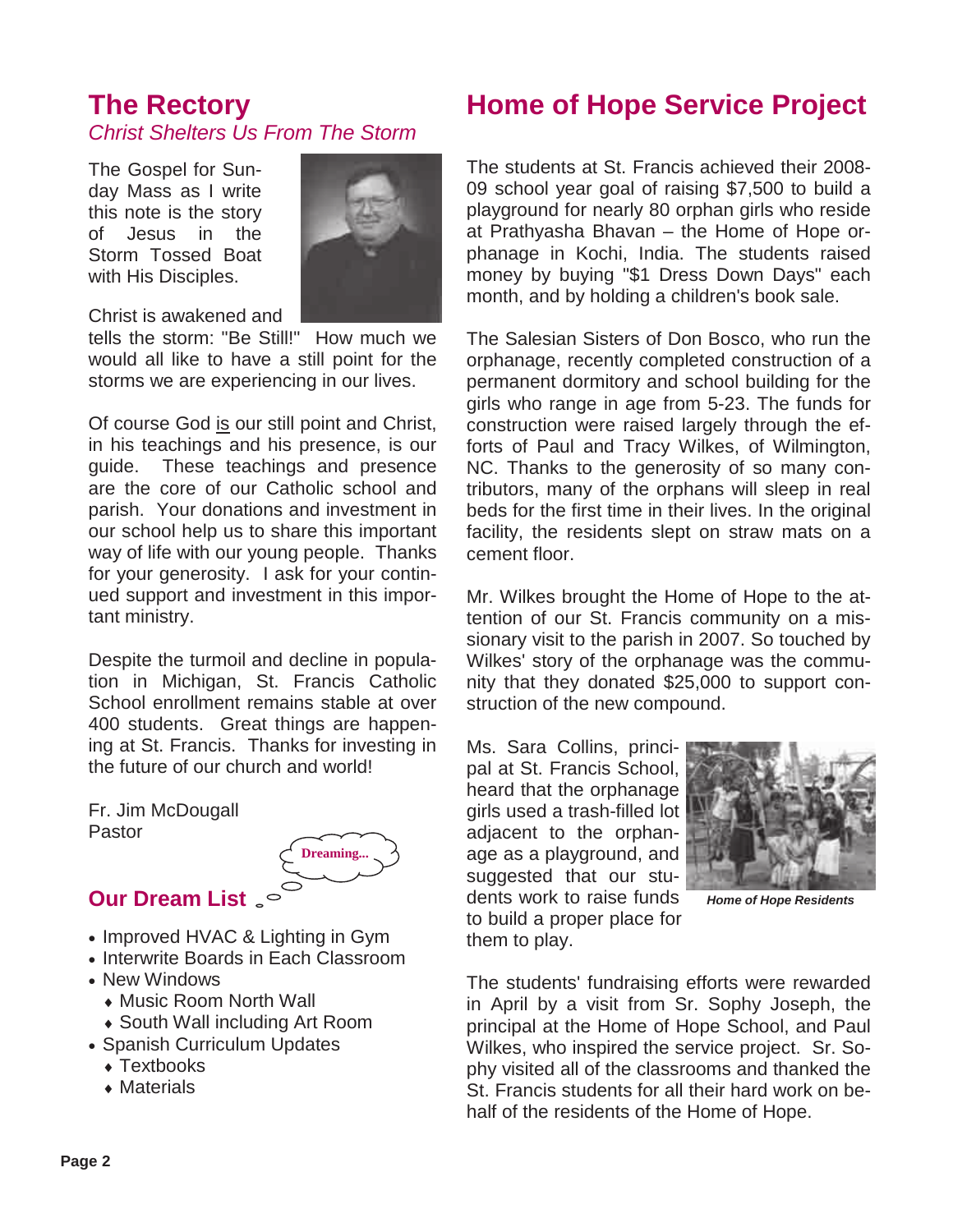# **Past Blessings**

## *A Development Reflection*

A new fiscal year is upon us! As we begin to move forward with our fund raising activities for 2009-2010, let's take a moment to reflect on some of the blessings of the past year.

#### **"Carpe Diem – Seize the Day!"**

Remember that? Last year, a generous, anonymous friend offered to match every donation, dollar for dollar, to our first-ever Summer Appeal, up to \$250,000. We responded to that challenge mightily, raising \$205,305 in gifts and pledges. At the end of the fiscal year (June  $30<sup>th</sup>$ ) the match was paid in full and other contributions totaled \$200,932. So, all

together, the Summer Appeal raised \$406,237 for St. Francis School!

How are those dollars helping our students and school? Nearly \$260,000 has

*St. Francis School* 



been earmarked or used to support teacher salaries, tuition scholarships for families in need, math curriculum updates, a second grade reading assistant, band instruments, teacher professional development

and the Booster Club (in lieu of magazine and candy sale fund raising.) The additional proceeds will be used for capital improvements including the complete renovation of four restrooms (K/1 and 2/3 hallways) and the replacement of the technology room doors. They will also be used to purchase classroom enhancements including state-of-the-art projectors, and new student desks and chairs.

Your thoughtful support to this Appeal has helped us keep tuition affordable, with minimal increases, in the midst of a challenging economy. It has also improved the learning environment at St. Francis School.

## **Past Blessings**

## *A Development Reflection - continued*

#### **"Oh, the Places You'll Go!"**

That was the theme of the 8th annual Educational Trust Fund Benefit which was held on May

9<sup>th</sup> at the Four Points Sheraton in Ann Arbor. Focusing on our students, and their hopes and dreams, the event was well supported by over 230 guests and raised more than *Principal Sara Collins thanks the*  \$47,000 in net pro-



*DeBackers & Stagers* 

ceeds. This year during the Benefit, many guests contributed an additional \$18,500 to a special appeal for tuition scholarships; those resources will help many school families in the upcoming year.

Since the inception of the Educational Trust Fund, the corpus has been retained in investments to provide for the future. For many years now, to help keep tuition affordable, five percent of the average of the last three years' beginning Trust Fund balance is disbursed to St. Francis School annually. This year, the school will receive an award in the amount of \$53,000.



*Ken Butman & daughter Mary with Grand Prize Winners* 

#### **"Zoom, Zoom!"**

On June  $9<sup>th</sup>$  during the school's Ice Cream Social, the Gene Butman Ford Car Raffle commenced. Since 1997, Ken Butman's valuable donation of a car has allowed our school families to generate

nearly \$940,000 altogether, through the sale of raffle tickets. Most recently, the Car Raffle raised over \$53,000. Those proceeds will be used for tuition scholarships, painting in the K-1 and Middle School hallways and Outdoor Education (Storer Camp and School Ship Trip.) Congratulations to the lucky winners: Rick & Cathy Pense (Ford Flex), Jena & Alex James (\$1,000), Craig Hupy (\$500) and Ilene Fitch (\$250.)